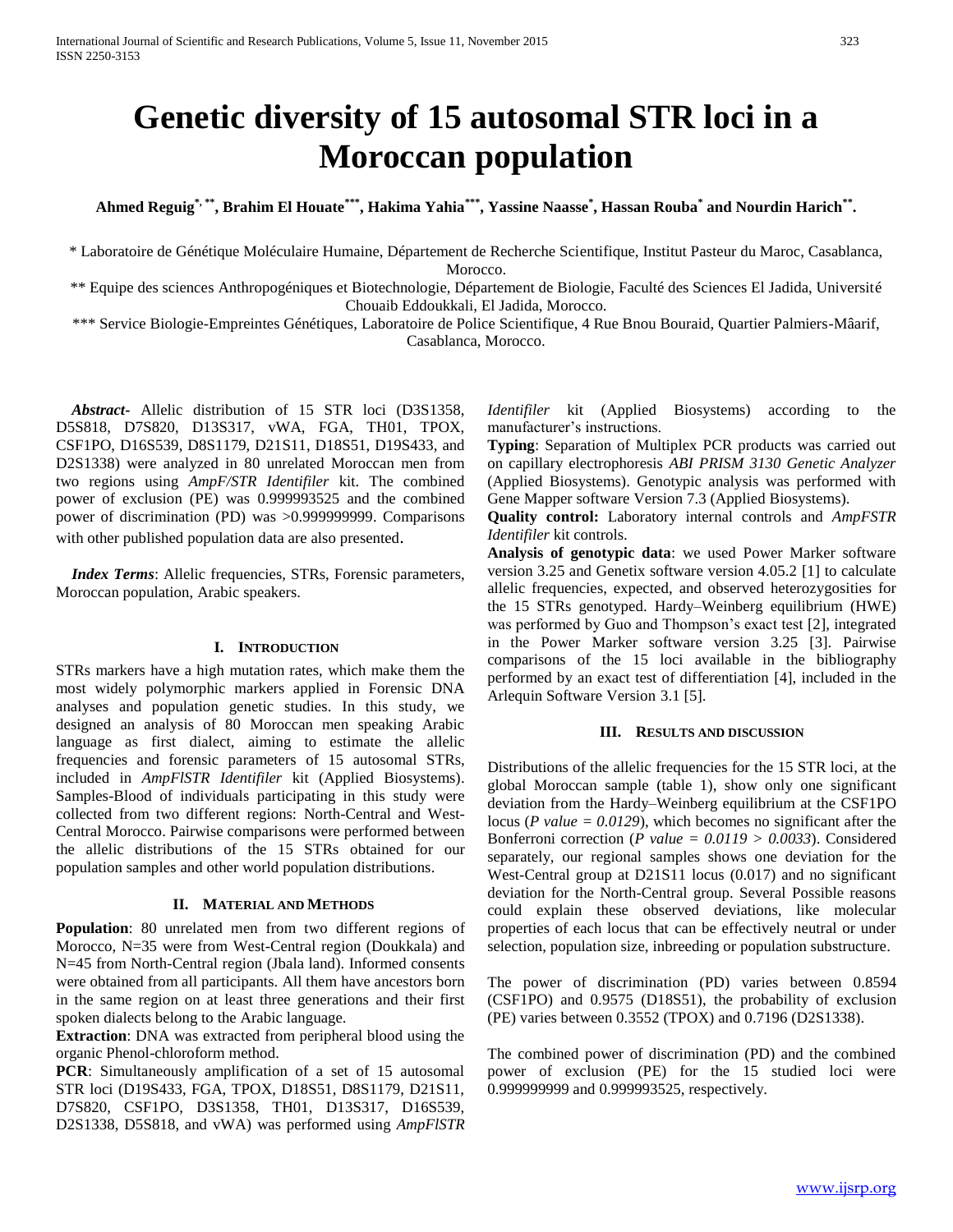# **Table 1: Allelic frequencies and forensic parameters of 15 STRs loci (***AmpFLSTR Identifiler***) in a Moroccan population.**

| Allele<br>6    |                  |                  |                  |                  | CSF1PO D13S317 D16S539 D18S51 D19S433 D21S11 D2S1338 D3S1358 D5S818 D7S820 D8S1179 FGA    |                  |                  |                  |                  |                  |        |               | <b>TH01</b> | <b>TPOX</b><br>0.1750 0.0250                                                     | vWA    |
|----------------|------------------|------------------|------------------|------------------|-------------------------------------------------------------------------------------------|------------------|------------------|------------------|------------------|------------------|--------|---------------|-------------|----------------------------------------------------------------------------------|--------|
| $\overline{7}$ | 0.0063           |                  |                  |                  |                                                                                           |                  |                  |                  |                  | 0.0063           |        |               |             | 0.2313 0.0063                                                                    |        |
| 8              | 0.0188           | 0.0688           | 0.0250           |                  |                                                                                           |                  |                  |                  | 0.0500           | 0.1250           |        |               |             | 0.1125 0.3875                                                                    |        |
| 9              | 0.0188           | 0.0813           | 0.0938           |                  |                                                                                           |                  |                  |                  | 0.0438           | 0.1188           |        |               |             | 0.3750 0.1625                                                                    |        |
| 9.3            |                  |                  |                  |                  |                                                                                           |                  |                  |                  |                  |                  |        |               | 0.0813      |                                                                                  |        |
| 10             | 0.3563           | 0.0250           | 0.0938           |                  |                                                                                           |                  |                  |                  | 0.0438           | 0.3813           | 0.0688 |               |             | 0.0250 0.0938                                                                    |        |
| 11             | 0.3000           | 0.3125           | 0.2313           | 0.0063           | 0.0125                                                                                    |                  |                  |                  | 0.2438           | 0.2063           | 0.1438 |               |             | 0.2938                                                                           |        |
| 12             | 0.2250           | 0.3563           | 0.3125           | 0.1125           | 0.1000                                                                                    |                  |                  | 0.0063           | 0.4188           | 0.1500           | 0.1438 |               |             | 0.0313                                                                           |        |
| 12.2           |                  |                  |                  |                  | 0.0125                                                                                    |                  |                  |                  |                  |                  |        |               |             |                                                                                  |        |
| 13             | 0.0688           | 0.1375           | 0.2125           | 0.1188           | 0.2375                                                                                    |                  |                  |                  | 0.1625           | 0.0125           | 0.2188 |               |             |                                                                                  |        |
| 13.2           |                  |                  |                  |                  | 0.0250                                                                                    |                  |                  |                  |                  |                  |        |               |             |                                                                                  |        |
| 14             | 0.0063           | 0.0188           | 0.0313           | 0.1375           | 0.3438                                                                                    |                  |                  | 0.1000           | 0.0313           |                  | 0.2125 |               |             |                                                                                  | 0.0813 |
| 14.2           |                  |                  |                  |                  | 0.0688                                                                                    |                  |                  |                  |                  |                  |        |               |             |                                                                                  |        |
| 15             |                  |                  |                  | 0.1438           | 0.1250                                                                                    |                  |                  |                  | 0.2813 0.0063    |                  | 0.1813 |               |             |                                                                                  | 0.1813 |
| 15.2           |                  |                  |                  |                  | 0.0438                                                                                    |                  |                  |                  |                  |                  |        |               |             |                                                                                  |        |
| 16             |                  |                  |                  | 0.1938           | 0.0250                                                                                    |                  | 0.0313           | 0.2688           |                  |                  | 0.0313 |               |             |                                                                                  | 0.2750 |
| 16.2           |                  |                  |                  |                  | 0.0063                                                                                    |                  |                  |                  |                  |                  |        |               |             |                                                                                  |        |
| 17             |                  |                  |                  | 0.1500           |                                                                                           |                  | 0.2750           | 0.1688           |                  |                  |        |               |             |                                                                                  | 0.2500 |
| 18             |                  |                  |                  | 0.0313           |                                                                                           |                  | 0.1188           | 0.1500           |                  |                  |        | 0.0125        |             |                                                                                  | 0.1188 |
| 19             |                  |                  |                  | 0.0375           |                                                                                           |                  | 0.1125           | 0.0250           |                  |                  |        | 0.0500        |             |                                                                                  | 0.0750 |
| 20             |                  |                  |                  | 0.0188           |                                                                                           |                  | 0.1375           |                  |                  |                  |        | 0.1000        |             |                                                                                  | 0.0063 |
| 21             |                  |                  |                  | 0.0375           |                                                                                           |                  | 0.0813           |                  |                  |                  |        | 0.1875        |             |                                                                                  | 0.0125 |
| 22             |                  |                  |                  |                  |                                                                                           |                  | 0.0750           |                  |                  |                  |        | 0.1813        |             |                                                                                  |        |
| 23             |                  |                  |                  |                  |                                                                                           |                  | 0.0750           |                  |                  |                  |        | 0.2563        |             |                                                                                  |        |
| 24             |                  |                  |                  | 0.0125           |                                                                                           |                  | 0.0563           |                  |                  |                  |        | 0.0875        |             |                                                                                  |        |
| 25             |                  |                  |                  |                  |                                                                                           |                  | 0.0250           |                  |                  |                  |        | 0.0688        |             |                                                                                  |        |
| 26             |                  |                  |                  |                  |                                                                                           |                  | 0.0063           |                  |                  |                  |        | 0.0188        |             |                                                                                  |        |
| 27             |                  |                  |                  |                  |                                                                                           | 0.0188           | 0.0063           |                  |                  |                  |        | 0.0125        |             |                                                                                  |        |
| 28             |                  |                  |                  |                  |                                                                                           | 0.0938           |                  |                  |                  |                  |        | 0.0125        |             |                                                                                  |        |
| 29             |                  |                  |                  |                  |                                                                                           | 0.2000           |                  |                  |                  |                  |        |               |             |                                                                                  |        |
| 29.2           |                  |                  |                  |                  |                                                                                           | 0.0063           |                  |                  |                  |                  |        |               |             |                                                                                  |        |
| 30             |                  |                  |                  |                  |                                                                                           | 0.2625           |                  |                  |                  |                  |        | 0.0063        |             |                                                                                  |        |
| 30.2           |                  |                  |                  |                  |                                                                                           | 0.0250           |                  |                  |                  |                  |        |               |             |                                                                                  |        |
| 31             |                  |                  |                  |                  |                                                                                           | 0.0813           |                  |                  |                  |                  |        | 0.0063        |             |                                                                                  |        |
| 31.2           |                  |                  |                  |                  |                                                                                           | 0.0875           |                  |                  |                  |                  |        |               |             |                                                                                  |        |
| 32             |                  |                  |                  |                  |                                                                                           | 0.0125           |                  |                  |                  |                  |        |               |             |                                                                                  |        |
| 32.2           |                  |                  |                  |                  |                                                                                           | 0.1813           |                  |                  |                  |                  |        |               |             |                                                                                  |        |
| 33.2           |                  |                  |                  |                  |                                                                                           | 0.0188<br>0.0063 |                  |                  |                  |                  |        |               |             |                                                                                  |        |
| 34.2<br>35     |                  |                  |                  |                  |                                                                                           | 0.0063           |                  |                  |                  |                  |        |               |             |                                                                                  |        |
|                |                  |                  |                  |                  |                                                                                           |                  |                  |                  |                  |                  |        |               |             |                                                                                  |        |
|                | CSF1PO           |                  |                  |                  | D13S317 D16S539 D18S51 D19S433 D21S11 D2S1338 D3S1358 D5S818 D7S820 D8S1179 FGA<br>0.0750 |                  |                  |                  |                  |                  |        |               | <b>TH01</b> | <b>TPOX</b>                                                                      | vWA    |
| MP             | 0.1406           | 0.1066           | 0.0834           | 0.0425           |                                                                                           | 0.0588           | 0.0447           | 0.0888           | 0.1044           | 0.0941           |        | 0.0591 0.0528 | 0.1009      | 0.1191 0.0728                                                                    |        |
| PD             | 0.8594<br>0.6792 | 0.8934<br>0.7049 | 0.9166<br>0.7527 | 0.9575<br>0.8553 | 0.9250<br>0.7656                                                                          | 0.9413<br>0.8135 | 0.9553<br>0.8418 | 0.9113<br>0.7546 | 0.8956<br>0.6944 | 0.9059<br>0.7258 |        |               |             | 0.9409  0.9472  0.8991  0.8809  0.9272<br>0.8035  0.8219  0.7193  0.6828  0.7745 |        |
| PIC            |                  |                  |                  |                  |                                                                                           |                  |                  |                  |                  |                  |        |               |             |                                                                                  |        |
| PE             | 0.5098           | 0.3907           | 0.5535           | 0.6704<br>3.0769 | 0.4886                                                                                    | 0.6224           | 0.7196           | 0.6224           | 0.3727<br>1.4815 | 0.4680           |        |               |             | 0.5761  0.6704  0.5314  0.3552  0.4886                                           |        |
| TPI            | 2.0000           | 1.5385<br>0.6750 | 2.2222           |                  | 1.9048                                                                                    | 2.6667           | 3.6364           | 2.6667           |                  | 1.8182           |        |               |             | 2.3529 3.0769 2.1053 1.4286 1.9048<br>0.7875 0.8375 0.7625 0.6500 0.7375         |        |
| $H_0$          | 0.7500<br>0.7270 |                  | 0.7750<br>0.7845 | 0.8375           | 0.7375                                                                                    | 0.8125           | 0.8625           | 0.8125           | 0.6625           | 0.7250           |        |               |             | 0.8271  0.8405  0.7554  0.7267  0.8025                                           |        |
| $H_E$<br>PHW   | 0.0129           | 0.7442<br>0.2573 | 0.1766           | 0.8693<br>0.1470 | 0.7916<br>0.2260                                                                          | 0.8336<br>0.2105 | 0.8560<br>0.3631 | 0.7870<br>0.4269 | 0.7315<br>0.5958 | 0.7597<br>0.4391 |        |               |             | 0.5131  0.3775  0.1092  0.3226  0.7432                                           |        |
|                |                  |                  |                  |                  |                                                                                           |                  |                  |                  |                  |                  |        |               |             |                                                                                  |        |

*HO : Observed Heterozygosity; HE: Expected Heterozygosity; PIC: Polymorphism Information Content; PD: Power of Discrimination; PE: Power of Exclusion; TPI Typical Pattern Index; PHW: P values of the exact test for Hardy–Weinberg equilibrium (significance level <0.05).*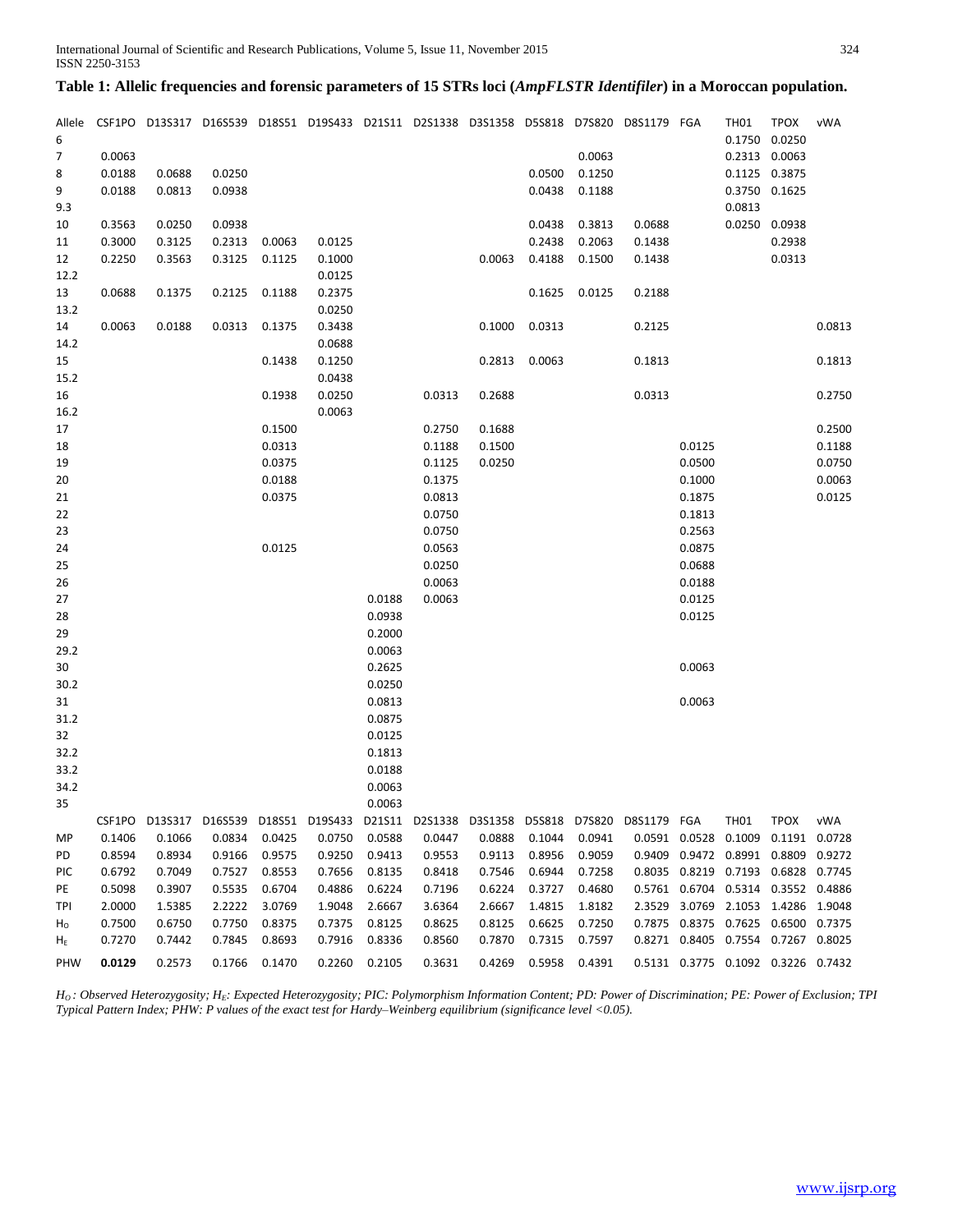The pairwise comparisons (table 2) reveals no significant difference between our Moroccan population and two other North African populations (Egypt and Libya), and also with two Iberian populations (Portugal and Andalusia), except only one significant P value observed at TH01 with Portugal. The other comparisons resulted in one significant P value observed at TH01 locus with the Sudanese population, two significant differences with Iraq at D13S3317 and D16S539 loci and two other significant differences with Lebanon at D2S1338 and D5818 loci (both last populations are from Middle East).

# **Table 2: Population differentiation test between Moroccan and other published populations based on 15 STRs tested**.

|                                 | Egypt<br>[6] | Libya<br>[7] | Sudan<br>[8] | Iraq<br>[9] | Lebanon<br>[10] | Portugal<br>[11] | Andalusia<br>[12] |
|---------------------------------|--------------|--------------|--------------|-------------|-----------------|------------------|-------------------|
| CSF1PO                          | 0,5141       | 0,9240       | 0,5368       | 0,5491      | 0,5718          | 0,7399           | 0,8423            |
| D2S11                           | 0,6632       | 0,5593       | 0,0938       | 0,5212      | 0,1902          | 0,4741           | 0,2973            |
| D2S1338                         | 0,9950       | 0,8886       | 0,1325       | 0,5808      | 0,0000          | 0,5974           | 0,8025            |
| D3S1358                         | 0,9497       | 0,8147       | 0,1972       | 0.7361      | 0,9623          | 0.7449           | 0,8320            |
| D8S1179                         | 0,9695       | 0,9988       | 0,0836       | 0,7511      | 0,9991          | 0,5059           | 0,7399            |
| D7S820                          | 0,9497       | 0,8147       | 0,1972       | 0,7361      | 0,9623          | 0,7449           | 0,8320            |
| D13S3317                        | 0,4658       | 0,7731       | 0,9387       | 0,0006      | 0,2818          | 0,4961           | 0,0622            |
| D16S539                         | 0,6462       | 0,7432       | 0,0430       | 0,0342      | 0,1307          | 0,6645           | 0,6738            |
| D <sub>18</sub> S <sub>51</sub> | 0,7423       | 0,6457       | 0,2349       | 0,2646      | 0,3863          | 0,4990           | 0,1876            |
| D19S433                         | 0,7454       | 0,8675       | 0,6709       | 0,0878      | 0,4817          | 0,7132           | 0,6364            |
| D5818                           | 0,1633       | 0,4595       | 0,2343       | 0,0999      | 0,0343          | 0,2962           | 0,1112            |
| <b>FGA</b>                      | 0,7374       | 0,6488       | 0,2317       | 0,2885      | 0,3651          | 0,4932           | 0,1616            |
| THO                             | 0,9859       | 0,5855       | 0,0007       | 0,0571      | 0,1835          | 0,0002           | 0,0718            |
| <b>TPOX</b>                     | 0,2380       | 0,9666       | 0,0546       | 0,0707      | 0,2900          | 0,0709           | 0,2911            |
| <b>VWA</b>                      | 0,4841       | 0,7929       | 0,6863       | 0,0635      | 0,0804          | 0,2884           | 0,5389            |

## **IV. CONCLUSION**

The autosomal STRs data and the values of indices calculated demonstrate that these markers represent a powerful and usefulness tool in forensic and paternity studies of Moroccan population. They also demonstrate their usefulness in other genetic population studies of the Moroccan population.

The comparison analysis performed with seven populations included in our database revealed that our Moroccan population is close to other North African ones and probably more genetically differentiated from Middle Eastern than other neighboring populations, with whom they had contact during their common history.

## **ACKNOWLEDGMENT**

WE EXPRESS OUR APPRECIATION TO THE ORIGINAL BLOOD DONORS WHO MADE THIS STUDY POSSIBLE, GIVING US INDIVIDUAL CONSENTS.

## **REFERENCES**

1. Belkhir K, Borsa P, Chikhi L, Raufaste N, Bonhomme F: *GENETIX 4.05, Logiciel Sous Windows TM Pour La Génétique Des Populations.* Laboratoire Génome, Populations, Interactions, CNRS UMR 5000, Université de Montpellier II, Montpellier (France), 2004.

2. Guo SW, Thompson EA: **Performing the exact test of Hardy-Weinberg proportion for multiple alleles**. *Biometrics* 1992, **48**:361–372.

3. Liu K, Muse SV: **PowerMarker: an integrated analysis environment for genetic marker analysis**. *Bioinformatics* 2005, **21**:2128–2129.

4. M Raymond FR: **An exact test for population differentiation**. *Evolution* 1995, **49**:1280–1283.

5. Excoffier L, Lischer HEL: **Arlequin suite ver 3.5: a new series of programs to perform population genetics analyses under Linux and Windows**. *Molecular Ecology Resources* 2010, **10**:564–567.

6. Omran GA, Rutty GN, Jobling MA: **Genetic variation of 15 autosomal STR loci in Upper (Southern) Egyptians.** *Forensic Sci Int Genet* 2009, **3**.

7. Khodjet-el-Khil H, Fadhlaoui-Zid K, Gusmao L, Alves C, Benammar-Elgaaied A, Amorim A: **Allele frequencies for 15 autosomal STR markers in the Libyan population.** *Ann Hum Biol* 2012, **39**:80–83.

8. Babiker HM, Schlebusch CM, Hassan HY, Jakobsson M: **Genetic variation and population structure of Sudanese populations as indicated by 15 Identifiler sequence-tagged repeat (STR) loci.** *Investig Genet* 2011, **2**.

9. Barni F, Berti A, Pianese A, Boccellino A, Miller MP, Caperna A, Lago G: **Allele frequencies of 15 autosomal STR loci in the Iraq population with comparisons to other populations from the middle-eastern region.** *Forensic Sci Int* 2007, **167**.

10. Chouery E, Coble MD, Strouss KM, Saunier JL, Jalkh N, Medlej-Hashim M, Ayoub F, Mégarbané A: **Population genetic data for 17 STR markers from Lebanon**. *Legal Medicine* 2010, **12**:324–326.

11. Pinheiro MF, Caine L, Pontes L, Abrantes D, Lima G, Pereira MJ, Rezende P: **Allele frequencies of sixteen STRs in the population of Northern Portugal.** *Forensic Sci Int* 2005, **148**:221–223.

12. Coudray C, Calderon R, Guitard E, Ambrosio B, González-Martín A, Dugoujon J-M: **Allele frequencies of 15 tetrameric short tandem repeats (STRs) in Andalusians from Huelva (Spain)**. *Forensic Science International* 2007, **168**:e21–e24.

## **AUTHORS**

**First Author** – **Ahmed Reguig**, PhD student, Equipe des sciences Anthropogéniques et Biotechnologie, Département de Biologie, Faculté des Sciences El Jadida, Université Chouaib Eddoukkali, El Jadida, Morocco, ahmed.reguig@yahoo.fr.